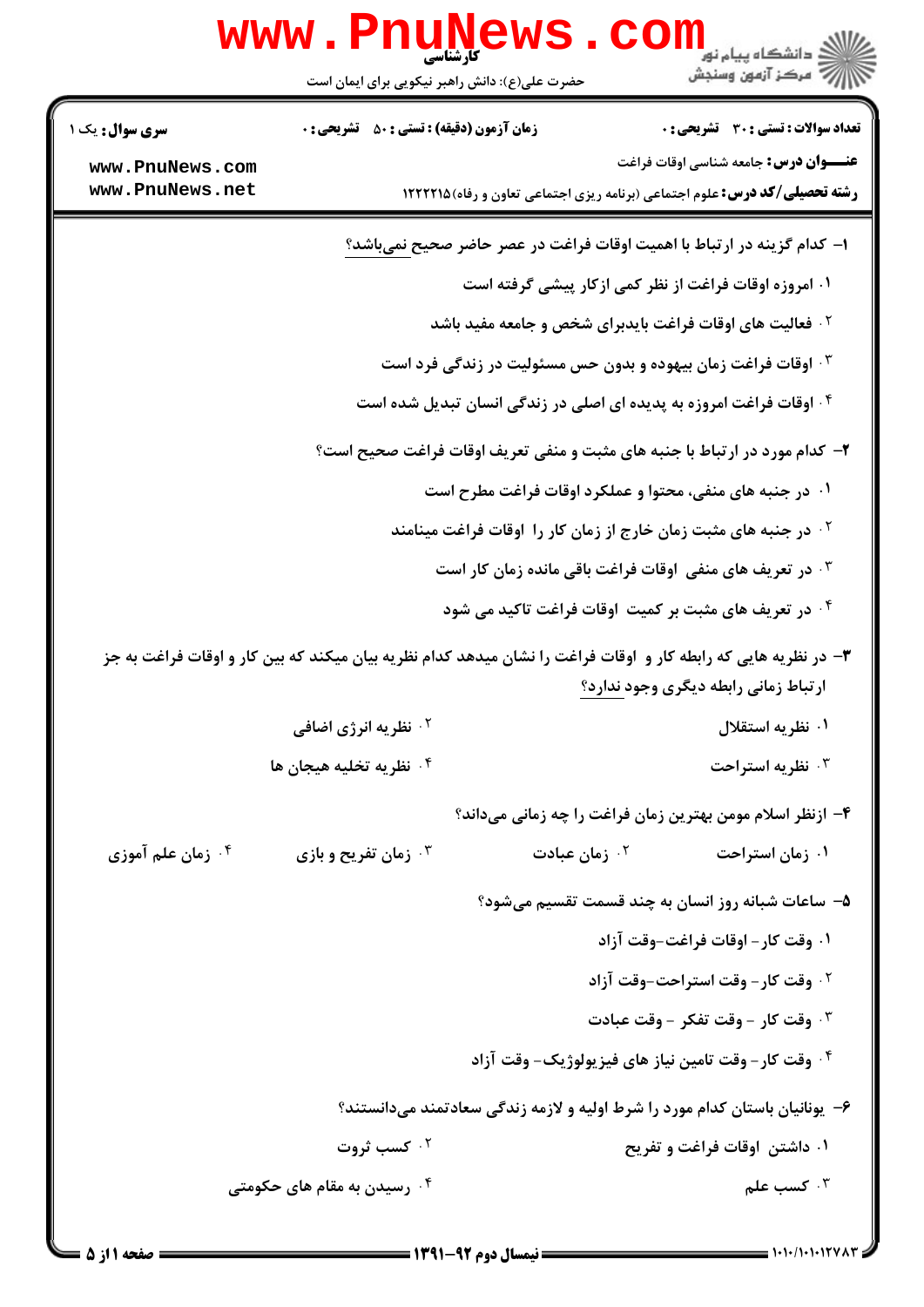|                                                                                                                            | <b>WWW.PNUNET</b><br><b>کارشناسی</b><br>حضرت علی(ع): دانش راهبر نیکویی برای ایمان است                           |                                | ري دانشڪاه پيام نور <mark>− 1</mark><br>/7 مرکز آزمون وسنڊش                       |
|----------------------------------------------------------------------------------------------------------------------------|-----------------------------------------------------------------------------------------------------------------|--------------------------------|-----------------------------------------------------------------------------------|
| <b>سری سوال :</b> ۱ یک                                                                                                     | <b>زمان آزمون (دقیقه) : تستی : 50 ٪ تشریحی : 0</b>                                                              |                                | <b>تعداد سوالات : تستی : 30 ٪ تشریحی : 0</b>                                      |
| www.PnuNews.com                                                                                                            |                                                                                                                 |                                | <b>عنـــوان درس:</b> جامعه شناسی اوقات فراغت                                      |
| www.PnuNews.net                                                                                                            |                                                                                                                 |                                | <b>رشته تحصیلی/کد درس:</b> علوم اجتماعی (برنامه ریزی اجتماعی تعاون و رفاه)۱۲۲۲۲۱۵ |
| ۷- مهمترین رویدادی که در سال ۱۹۱۸ سبب شد زمان فراغت در جوامع غربی برای کارگران و کارمندان افزایش یابد چیست؟                |                                                                                                                 |                                |                                                                                   |
|                                                                                                                            | <sup>۲</sup> ۰ وضع قانون چهل ساعت کار هفتگی                                                                     |                                | ۰۱ وضع قانون دورکاری                                                              |
|                                                                                                                            | ۰۴ تشکیل اتحادیه های کارگری                                                                                     |                                | ۰ <sup>۳</sup> شکل گیری تعطیلات ماهانه                                            |
| ۸– یافته های محققان نشان میدهد زمان مصرف شده در تفریحات فعال فراغتی و سرگرمی های اجتماعی از چه سنی به بعد<br>كاهش مى يابد؟ |                                                                                                                 |                                |                                                                                   |
| ۰۴ مرز ۶۵ سالگی                                                                                                            | ۰ <sup>۳</sup> مرز ۵۵ سالگی                                                                                     | <sup>۲.</sup> مرز ۴۴ سالگی     | ۰۱ مرز ۳۰ سالگی                                                                   |
|                                                                                                                            | ۹– کدامیک از موارد زیر بیشترین زمان را در گذران اوقات فراغت مردم کشور ها به خود اختصاص می دهد؟                  |                                |                                                                                   |
|                                                                                                                            | ورزش $\cdot$ ۲                                                                                                  |                                | ۰۱ مطالعه                                                                         |
|                                                                                                                            | ۰۴ شرکت در کلاس های هنری                                                                                        |                                | تماشای تلویزیون $\cdot^{\mathsf{\texttt{v}}}$                                     |
| ۱۰– مسافرت های کوتاه مدت و انجام چند بار مسافرت به جای مسافرت های طولانی مربوط به گذران  اوقات فراغت کدام گشور             |                                                                                                                 |                                | است؟                                                                              |
| ۰۴ چين                                                                                                                     | انگلستان $\cdot$                                                                                                | ۰ <sup>۲</sup> اتریش           | ۰۱ ژاپن                                                                           |
|                                                                                                                            |                                                                                                                 |                                | ۱۱– اولین خانه فرهنگ محله در سال ۱۳۷۲ توسط شهر داری در کدام شهر تاسیس شد؟         |
| ۰۴ يزد                                                                                                                     | تبريز $\cdot^{\mathsf{r}}$                                                                                      | ۰۲ مشهد                        | ۰۱ تهران                                                                          |
|                                                                                                                            |                                                                                                                 |                                | <b>۱۲</b> - کدام مورد از اهداف ورزش های تفریحی برای فرد نمیباشد؟                  |
| ۰۴ استراحت                                                                                                                 | کسب در آمد $\cdot$ "                                                                                            | ۰ <sup>۲</sup> ارتباط بادیگران | ۰۱ انبساط خاطر                                                                    |
|                                                                                                                            |                                                                                                                 |                                | ۱۳- کدام ویژگی از ویژگی های بازی های تفریحی در آوقات فراغت نمیباشد؟               |
|                                                                                                                            | <sup>۲ .</sup> عدم قطعیت و غیر قابل پیش بینی بودن                                                               |                                | ۰۱ غیر جدی بودن                                                                   |
|                                                                                                                            | ۰۴ عدم محدودیت زمانی و مکانی                                                                                    |                                | ۰۳ انجام آزادانه                                                                  |
|                                                                                                                            | ۱۴- نتیجه این نوع از بازی ها از راه به کار گیری مهارت ، هوش و ذکاوت و تصیم گیری صحیح و به موقع به ویژه در مواقع |                                | حساس تعيين ميشود؟                                                                 |
| ۰ <sup>۴</sup> بازی های رقابتی                                                                                             | بازی های دورانی $\cdot ^{\mathtt{w}}$                                                                           | بازی های تقلیدی $\cdot$ ۲      | ۰۱ بازی های شانسی                                                                 |
|                                                                                                                            |                                                                                                                 |                                |                                                                                   |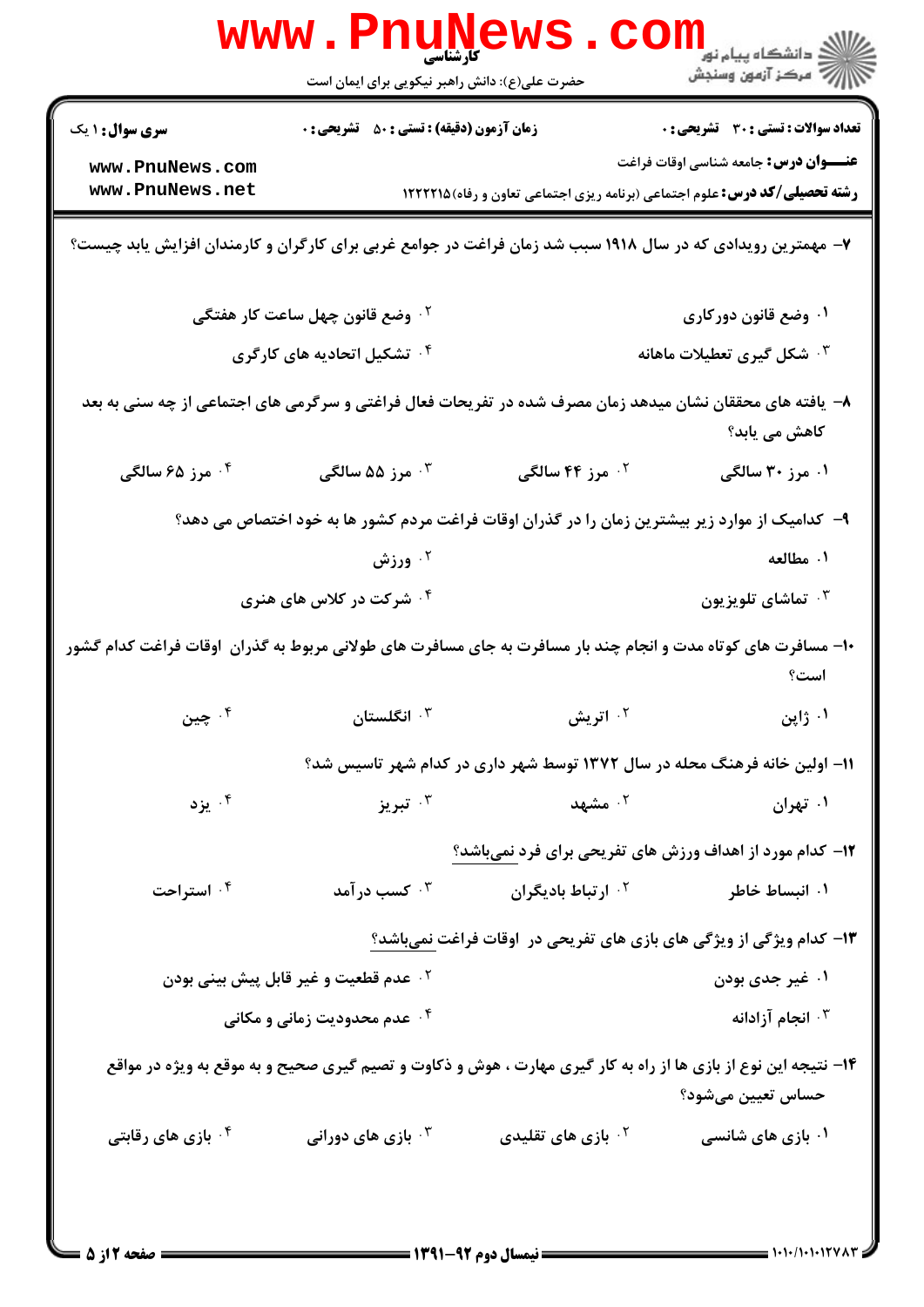|                                                                                                                                                                                                                                               | WWW.Pnuw<br>حضرت علی(ع): دانش راهبر نیکویی برای ایمان است |                         | دانشڪاه پيام نور¶<br>(⊂ مرڪز آزمون وسنڊش                                                                      |
|-----------------------------------------------------------------------------------------------------------------------------------------------------------------------------------------------------------------------------------------------|-----------------------------------------------------------|-------------------------|---------------------------------------------------------------------------------------------------------------|
| <b>سری سوال :</b> ۱ یک                                                                                                                                                                                                                        | <b>زمان آزمون (دقیقه) : تستی : 50 ٪ تشریحی : 0</b>        |                         | تعداد سوالات : تستي : 30 - تشريحي : 0                                                                         |
| www.PnuNews.com                                                                                                                                                                                                                               |                                                           |                         | <b>عنـــوان درس:</b> جامعه شناسی اوقات فراغت                                                                  |
| www.PnuNews.net                                                                                                                                                                                                                               |                                                           |                         | <b>رشته تحصیلی/کد درس:</b> علوم اجتماعی (برنامه ریزی اجتماعی تعاون و رفاه)۱۲۲۲۲۱۵                             |
|                                                                                                                                                                                                                                               |                                                           |                         | ۱۵– کدام عامل از چالش های گردشگری محسوب نمیشود؟                                                               |
|                                                                                                                                                                                                                                               |                                                           |                         | ۰۱ جهانی شدن                                                                                                  |
|                                                                                                                                                                                                                                               |                                                           |                         | <sup>۲</sup> ۰ افزایش استفاده از وسایل نقلیه عمومی                                                            |
|                                                                                                                                                                                                                                               |                                                           |                         | ۰ <sup>۳ گ</sup> رمتر شدن کره زمین                                                                            |
|                                                                                                                                                                                                                                               |                                                           |                         | ۰۴ پیرتر شدن بعضی از جوامع و جوان تر شدن جوامع دیگر                                                           |
|                                                                                                                                                                                                                                               |                                                           |                         | ۱۶– کدام عامل از عوامل اصلی بروز سکته قلبی است؟                                                               |
| ۰۴ تغذیه نا سالم                                                                                                                                                                                                                              | ۰ <sup>۳</sup> فشار خون زیاد                              | <b>10 اضافه وزن</b>     | ۰۱ زیاد بودن قند خون                                                                                          |
|                                                                                                                                                                                                                                               |                                                           |                         | ۱۷- کدام یک از موارد زیر "آزهر مویرگ و اعصاب"" نام گرفته است؟                                                 |
|                                                                                                                                                                                                                                               | ۰۲ قند خون                                                |                         | ۰۱ کلسترول خون                                                                                                |
| ۰۴ نیگوتین موجود در دخانیات                                                                                                                                                                                                                   |                                                           |                         | ۰۳ چربي خون                                                                                                   |
|                                                                                                                                                                                                                                               |                                                           |                         | ۱۸− این ضرب المثل که " ّ اگر میخواهی دوستان جدید پیدا کنی به مکان های ورزشی برو″ ّ بیان گر کدام نقش ورزش است؟ |
|                                                                                                                                                                                                                                               | <b>گ نقش ورزش در خود شناسی</b>                            |                         | ۰۱ نقش ورزش در همبستگی اجتماعی و ملی                                                                          |
|                                                                                                                                                                                                                                               | ۰۴ نقش ورزش در کنترل عواطف و هیجان                        |                         | نقش ورزش در سلامت جسم $\cdot$                                                                                 |
|                                                                                                                                                                                                                                               |                                                           |                         | ۱۹- مسن ترین کشور ها در آسیا واروپا به ترتیب کدام کشور ها هستند؟                                              |
| ۰ <sup>۴</sup> هند- انگلستان                                                                                                                                                                                                                  | شد- آلمان $\cdot$ "                                       | ن چين- انگلستان $\cdot$ | ۰۱ ژاپن – ایتالیا                                                                                             |
|                                                                                                                                                                                                                                               |                                                           |                         | ۲۰- کدام یک از فواید ورزش های تفریحی برای سالمندان در درجه اول اهمیت قرار دارد؟                               |
|                                                                                                                                                                                                                                               | <sup>۲ .</sup> جلوگیری از انزوا                           |                         | ۰۱ افزایش اعتماد به نفس                                                                                       |
|                                                                                                                                                                                                                                               | ۰ <sup>۴</sup> فوايد فيزيولوژيكي                          |                         | ۰۳ برقراری ارتباط بادیگران                                                                                    |
| <b>۲۱</b> - سازمان دهی معلولان باید به گونه ای باشد که معلولان رفته رفته از کمک دیگران بی نیاز شوند و بتوانند به صورت مستقل<br>فعالیتهای تفریحی و فراغتی خود را انجام دهند، این امر بیان کننده کدام یک از اصول سازمان دهی اوقات فراغت معلولان |                                                           |                         | است؟                                                                                                          |
|                                                                                                                                                                                                                                               | <b>گ اصل تشویق و ایجاد انگیزه</b>                         |                         | ۰۱ اصل آزادانه بودن                                                                                           |
|                                                                                                                                                                                                                                               | ۰ <sup>۴</sup> اصل طبیعی بودن                             |                         | اصل استقلال عمل $\cdot$ "                                                                                     |
|                                                                                                                                                                                                                                               |                                                           |                         |                                                                                                               |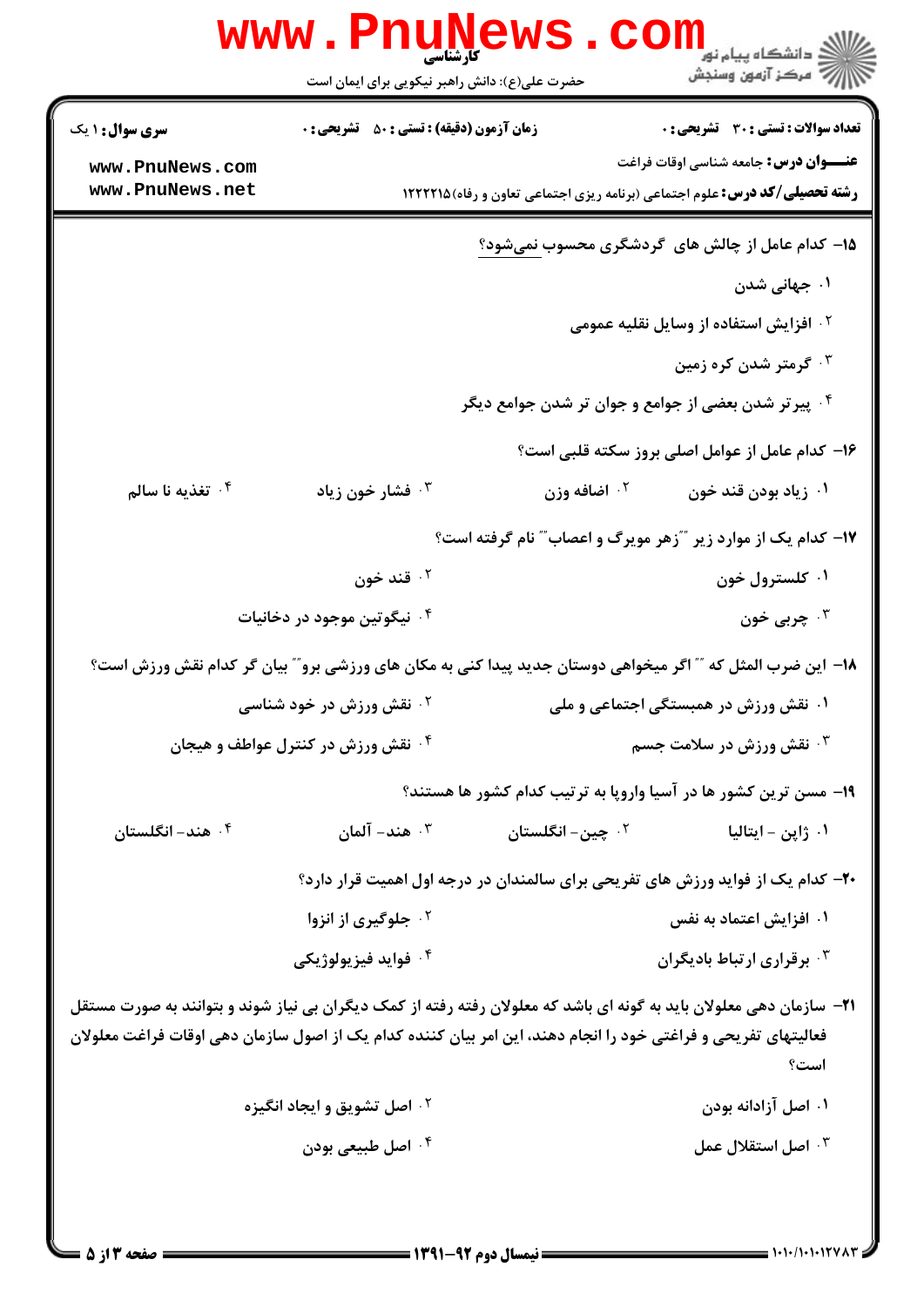|                                    | WWW . PI<br><b>1 U_IN (</b><br>کارشناسی<br>حضرت علی(ع): دانش راهبر نیکویی برای ایمان است |                                                                                                               | ر دانشڪاه پيام نور ■<br>// مرکز آزمون وسنڊش  |
|------------------------------------|------------------------------------------------------------------------------------------|---------------------------------------------------------------------------------------------------------------|----------------------------------------------|
| <b>سری سوال : ۱ یک</b>             | <b>زمان آزمون (دقیقه) : تستی : 50 ٪ تشریحی : 0</b>                                       |                                                                                                               | <b>تعداد سوالات : تستی : 30 ٪ تشریحی : 0</b> |
| www.PnuNews.com<br>www.PnuNews.net |                                                                                          | <b>رشته تحصیلی/کد درس:</b> علوم اجتماعی (برنامه ریزی اجتماعی تعاون و رفاه) ۱۲۲۲۲۱۵                            | <b>عنـــوان درس:</b> جامعه شناسی اوقات فراغت |
|                                    |                                                                                          | <b>۲۲</b> – کدام عامل در بین بیشتر افرادی دارای اضافه وزن  جزو مهمترین علل چاقی نمیباشد؟                      |                                              |
| ۰۴ پرخوری                          | ۰ <sup>۳</sup> کم تحرکی                                                                  | ۰ <sup>۲</sup> اختلالات ژنتیگی                                                                                | ۰۱ تغذیه نا مناسب                            |
|                                    |                                                                                          | ۲۳- محققان علوم پزشکی چه میزان کاهش وزن در هفته را برای سلامت انسان زیان بار میدانند؟                         |                                              |
|                                    | ۰۲ بین ۴ تا ۵ کیلوکاهش مناسب است                                                         |                                                                                                               | ۰۱ بین۵ تا ۶ کیلوکاهش مناسب است              |
|                                    | ۰۴ بیش از ۱ تا ۲ کیلوزیانبار است                                                         |                                                                                                               | ۰۳ بین ۳ تا ۴ کیلوکاهش مناسب است             |
|                                    |                                                                                          | ۲۴- از نظر فیزیولوژیکی کدام نوع تعرق مفید است و موجب سوخت و ساز چربی میشود؟                                   |                                              |
|                                    | <sup>۰۲</sup> تعرق در اثر نقاهت                                                          |                                                                                                               | ۰۱ تعرق احساسی                               |
|                                    | ۰۴ تعرق گرمایی                                                                           |                                                                                                               | ۰ <sup>۳</sup> تعرق در اثر فعالیت بدنی       |
|                                    |                                                                                          | ۲۵– در ورزش های تفریحی ماده نیروزای غیرمجاز آنابولیکا بیشتر توسط کدام ورزش کاران استفاده میشود؟               |                                              |
| ۰۴ دوندگان                         | دوچرخه سواران $\cdot^{\mathsf{v}}$                                                       | ۰ <sup>۲</sup> شناگران                                                                                        | ۰۱ بدن سازان                                 |
|                                    |                                                                                          | ۲۶– کدام مورد باید به عنوان هدف اصلی در جشنواره های ورزشی که توسط ارگان ها، سازمان ها و دانشگاها برگزار میشود | مورد توجه قرار گیرد؟                         |
|                                    |                                                                                          |                                                                                                               | ۰۱ ایجاد رقابت ورزشی و توزیع جوایز           |
|                                    |                                                                                          | <b>10 پر کردن اوقات فراغت و تشویق کارکنان به ورزش های تفریحی</b>                                              |                                              |
|                                    |                                                                                          |                                                                                                               | ۰۳ قهرمان پروري                              |
|                                    |                                                                                          |                                                                                                               | ۰۴ کشف استعداد های ورزشی کارکنان             |
|                                    |                                                                                          | ۲۷– اکو کاردیو گرافی در معاینات پزشکی کدام یک از اندام های بدن کاربرد دارد؟                                   |                                              |
|                                    | <sup>۲ .</sup> سیستم مغز و اعصاب                                                         |                                                                                                               | ۰۱ دستگاه تنفس <i>ی</i> بدن                  |
|                                    | ۰۴ کلیه ها و کبد                                                                         |                                                                                                               | ۰۳ دستگاه قلبی و عروقی                       |
|                                    |                                                                                          |                                                                                                               |                                              |
|                                    |                                                                                          |                                                                                                               |                                              |
|                                    |                                                                                          |                                                                                                               |                                              |
|                                    |                                                                                          |                                                                                                               |                                              |